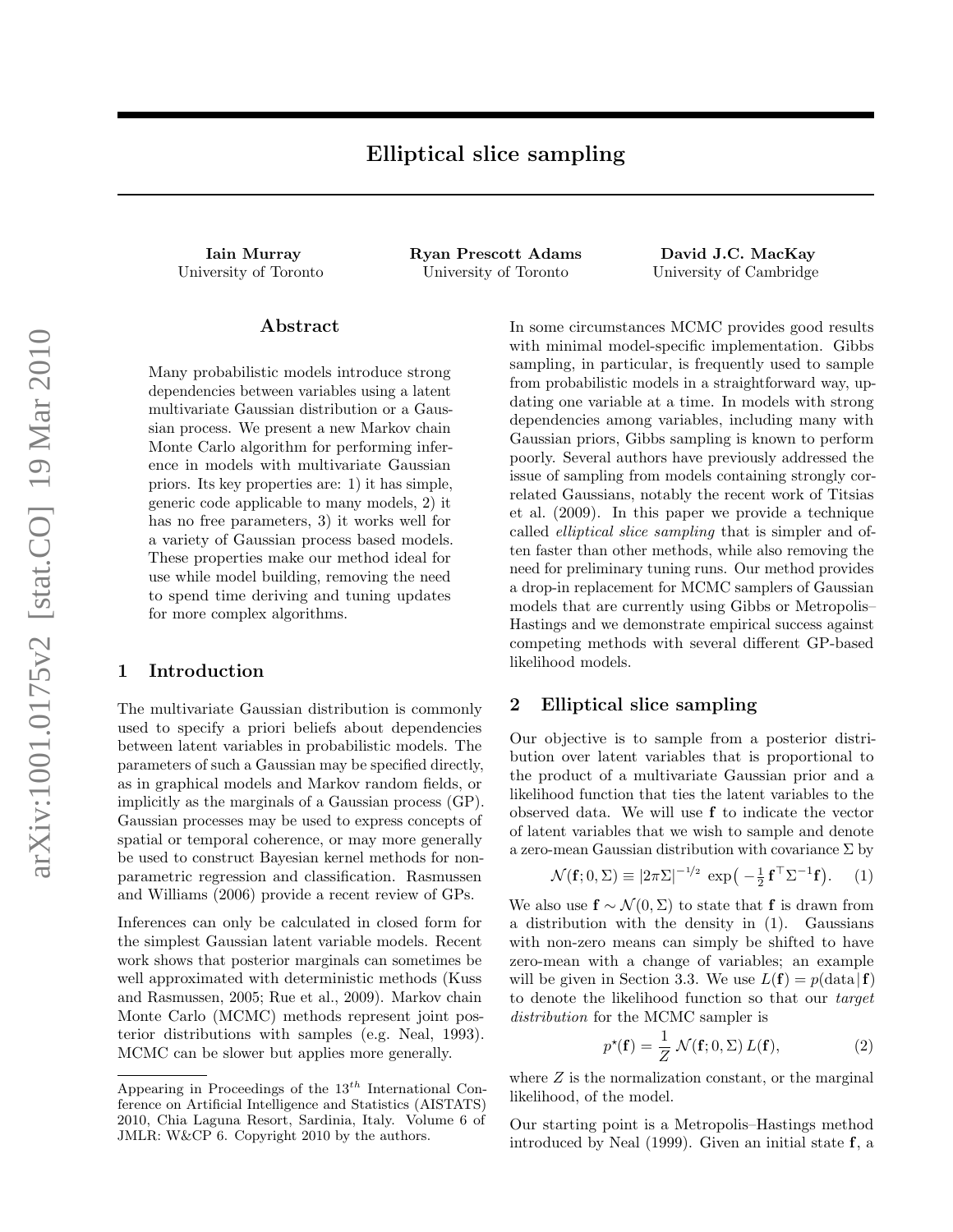new state

$$
\mathbf{f}' = \sqrt{1 - \epsilon^2} \mathbf{f} + \epsilon \boldsymbol{\nu}, \qquad \boldsymbol{\nu} \sim \mathcal{N}(0, \Sigma) \tag{3}
$$

is proposed, where  $\epsilon \in [-1, 1]$  is a step-size parameter. The proposal is a sample from the prior for  $\epsilon = 1$  and more conservative for values closer to zero. The move is accepted with probability

$$
p(\text{accept}) = \min(1, L(\mathbf{f'})/L(\mathbf{f})),\tag{4}
$$

otherwise the next state in the chain is a copy of f.

Neal reported that for some Gaussian process classifiers the Metropolis–Hastings method was many times faster than Gibbs sampling. The method is also simpler to implement and can immediately be applied to a much wider variety of models with Gaussian priors.

A drawback, identified by Neal (1999), is that the step-size  $\epsilon$  needs to be chosen appropriately for the Markov chain to mix efficiently. This may require preliminary runs. Usually parameters of the covariance  $\Sigma$  and likelihood function L are also inferred from data. Different step-size parameters may be needed as the model parameters are updated. It would be desirable to automatically search over the step-size parameter, while maintaining a valid algorithm.

For a fixed auxiliary random draw,  $\nu$ , the locus of possible proposals by varying  $\epsilon \in [-1, 1]$  in (3) is half of an ellipse.

$$
\mathbf{f}' = \boldsymbol{\nu} \, \sin \theta + \mathbf{f} \, \cos \theta,\tag{5}
$$

defining a full ellipse passing through the current state f and the auxiliary draw  $\nu$ . For a fixed  $\theta$  there is an equivalent  $\epsilon$  that gives the same proposal distribution in the original algorithm. However, if we can search over the step-size, the full ellipse gives a richer choice of updates for a given  $\nu$ .

### 2.1 Sampling an alternative model

'Slice sampling' (Neal, 2003) provides a way to sample along a line with an adaptive step-size. Proposals are drawn from an interval or 'bracket' which, if too large, is shrunk automatically until an acceptable point is found. There are also ways to automatically enlarge small initial brackets. Naively applying these adaptive algorithms to select the value of  $\epsilon$  in (3) or  $\theta$  in (5) does not result in a Markov chain transition operator with the correct stationary distribution. The locus of states is defined using the current position f, which upsets the reversibility and correctness of the update.

We would like to construct a valid Markov chain transition operator on the ellipse of states that uses slice sampling's existing ability to adaptively pick step sizes.

Input: current state f, a routine that samples from  $\mathcal{N}(0, \Sigma)$ , log-likelihood function log L.

Output: a new state f'. When f is drawn from  $p^*(f) \propto$  $\mathcal{N}(\mathbf{f};0,\Sigma) L(\mathbf{f})$ , the marginal distribution of  $\mathbf{f}'$  is also  $p^*$ .

\n- 1. Sample from 
$$
p(\nu_0, \nu_1, \theta | (\nu_0 \sin \theta + \nu_1 \cos \theta = \mathbf{f}))
$$
:  $\theta \sim \text{Uniform}[0, 2\pi]$
\n- $\nu \sim \mathcal{N}(0, \Sigma)$
\n- $\nu_0 \leftarrow \mathbf{f} \sin \theta + \nu \cos \theta$
\n- $\nu_1 \leftarrow \mathbf{f} \cos \theta - \nu \sin \theta$
\n- 2. Update  $\theta \in [0, 2\pi]$  using slice sampling (Neal, 2003) on:
\n

 $p^{\star}(\theta | \nu_0, \nu_1) \propto L(\nu_0 \sin \theta + \nu_1 \cos \theta)$ 

3. return  $f' = \nu_0 \sin \theta + \nu_1 \cos \theta$ 

Figure 1: Intuition behind elliptical slice sampling. This is a valid algorithm, but will be adapted (Figure 2).

We will first intuitively construct a valid method by positing an augmented probabilistic model in which the step-size is a variable. Standard slice sampling algorithms then apply to that model. We will then adjust the algorithm for our particular setting to provide a second, slightly tidier algorithm.

Our augmented probabilistic model replaces the original latent variable with prior  $f \sim \mathcal{N}(0, \Sigma)$  with

$$
\nu_0 \sim \mathcal{N}(0, \Sigma)
$$
  
\n
$$
\nu_1 \sim \mathcal{N}(0, \Sigma)
$$
  
\n
$$
\theta \sim \text{Uniform}[0, 2\pi]
$$
  
\n
$$
\mathbf{f} = \nu_0 \sin \theta + \nu_1 \cos \theta.
$$
 (6)

The marginal distribution over the original latent variable f is still  $\mathcal{N}(0, \Sigma)$ , so the distribution over data is identical. However, we can now sample from the posterior over the new latent variables:

$$
p^{\star}(\boldsymbol{\nu}_0,\boldsymbol{\nu}_1,\boldsymbol{\theta}) \propto \mathcal{N}(\boldsymbol{\nu}_0;0,\boldsymbol{\Sigma})\,\mathcal{N}(\boldsymbol{\nu}_1;0,\boldsymbol{\Sigma})\,L(\mathbf{f}(\boldsymbol{\nu}_0,\boldsymbol{\nu}_1,\boldsymbol{\theta})),
$$

and use the values of f deterministically derived from these samples. Our first approach applies two Monte Carlo transition operators that leave the new latent posterior invariant.

**Operator 1:** jointly resample the latents  $v_0$ ,  $v_1$ ,  $\theta$ given the constraint that  $f(\nu_0, \nu_1, \theta)$  is unchanged. Because the effective variable of interest doesn't change, the likelihood does not affect this conditional distribution, so the update is generic and easy to implement.

Operator 2: use a standard slice sampling algorithm to update the step-size  $\theta$  given the other variables.

The resulting algorithm is given in Figure 1. The auxiliary model construction makes the link to slice sampling explicit, which makes it easy to understand the validity of the approach. However, the algorithm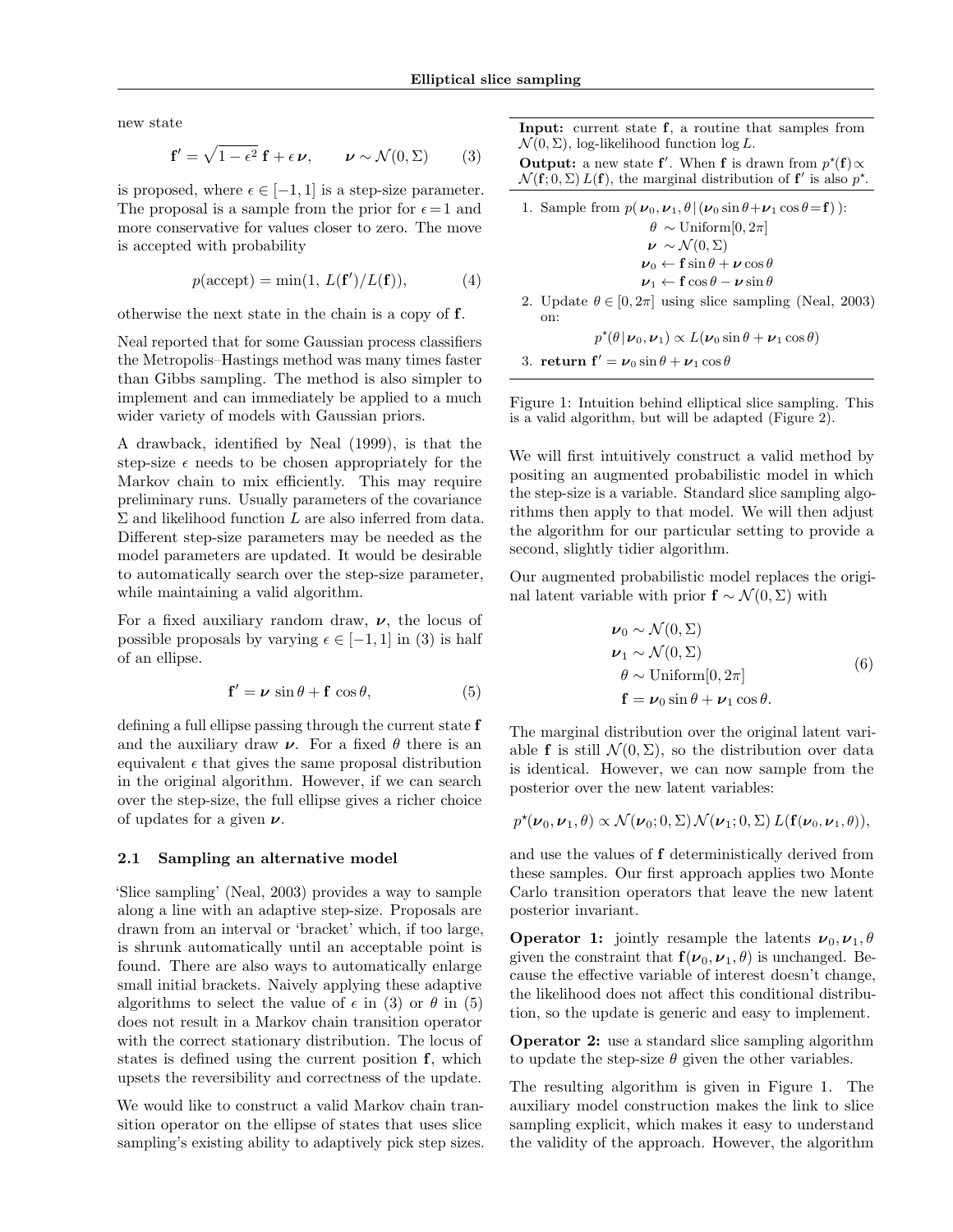can be neater and the  $[0, 2\pi]$  range for slice sampling is unnatural on an ellipse. The algorithm that we will present in detail results from eliminating  $\nu_0$  and  $\nu_1$ and a different way of setting slice sampling's initial proposal range. The precise connection will be given in Section 2.4. A more direct, technical proof that the equilibrium distribution of the Markov chain is the target distribution is presented in Section 2.3.

Elliptical slice sampling, our proposed algorithm is given in Figure 2, which includes the details of the slice sampler. An example run is illustrated in Figure  $3(a-d)$ . Even for high-dimensional problems, the states considered within one update lie in a two-dimensional plane. In high dimensions f and  $\nu$  are likely to have similar lengths and be an angle of  $\pi/2$  apart. Therefore the ellipse will typically be fairly close to a circle, although this is not required for the validity of the algorithm.

As intended, our slice sampling approach selects a new location on the randomly generated ellipse in (5). There are no rejections: the new state  $f'$  is never equal to the current state f unless that is the only state on the ellipse with non-zero likelihood. The algorithm proposes the angle  $\theta$  from a bracket  $[\theta_{\min}, \theta_{\max}]$  which is shrunk exponentially quickly until an acceptable state is found. Thus the step size is effectively adapted on each iteration for the current  $\nu$  and  $\Sigma$ .

### 2.2 Computational cost

Drawing  $\nu$  costs  $\mathcal{O}(N^3)$ , for N-dimensional f and general  $\Sigma$ . The usual implementation of a Gaussian sampler would involve caching a (Cholesky) decomposition of  $\Sigma$ , such that draws on subsequent iterations cost  $\mathcal{O}(N^2)$ . For some problems with special structure drawing samples from the Gaussian prior can be cheaper.

In many models the Gaussian prior distribution captures dependencies: the observations are independent conditioned on f. In these cases, computing  $L(f)$  will cost  $\mathcal{O}(N)$  computation. As a result, drawing the  $\nu$ random variate will be the dominant cost of the update in many high-dimensional problems. In these cases the extra cost of elliptical slice sampling over Neal's Metropolis–Hastings algorithm will be small.

As a minor performance improvement, our implementation optionally accepts the log-likelihood of the initial state, if known from a previous update, so that it doesn't need to be recomputed in step 2.

### 2.3 Validity

Elliptical slice sampling considers settings of an angle variable,  $\theta$ . Figure 2 presented the algorithm as it would be used: there is no need to index or remember the visited angles. For the purposes of analysis we

Input: current state f, a routine that samples from  $\mathcal{N}(0, \Sigma)$ , log-likelihood function log L.

Output: a new state f'. When f is drawn from  $p^*(f) \propto$  $\mathcal{N}(\mathbf{f};0,\Sigma) L(\mathbf{f})$ , the marginal distribution of  $\mathbf{f}'$  is also  $p^*$ .

- 1. Choose ellipse:  $\nu \sim \mathcal{N}(0, \Sigma)$
- 2. Log-likelihood threshold:

$$
u \sim \text{Uniform}[0,1]
$$

$$
\log y \leftarrow \log L(\mathbf{f}) + \log u
$$

3. Draw an initial proposal, also defining a bracket:

$$
\theta \, \sim \text{Uniform}[0, 2\pi]
$$

$$
[\theta_{\min}, \theta_{\max}] \leftarrow [\theta - 2\pi, \, \theta]
$$

4.  $\mathbf{f}' \leftarrow \mathbf{f} \cos \theta + \boldsymbol{\nu} \sin \theta$ 

5. if  $\log L(f') > \log y$  then:

6. Accept: return  $f'$ 

7. else:

- Shrink the bracket and try a new point:
- 8. if  $\theta < 0$  then:  $\theta_{\min} \leftarrow \theta$  else:  $\theta_{\max} \leftarrow \theta$
- 9.  $\theta \sim \text{Uniform}[\theta_{\text{min}}, \theta_{\text{max}}]$

10. GoTo 4.

Figure 2: The elliptical slice sampling algorithm.



Figure 3: (a) The algorithm receives  $f = \mathbf{X}$  as input. Step 1 draws auxiliary variate  $\nu = \dagger$ , defining an ellipse centred at the origin  $\circ$ . Step 2: a likelihood threshold defines the 'slice' ( $\Box$ ). Step 3: an initial proposal  $\bullet$  is drawn, in this case not on the slice. (b) The first proposal defined both edges of the  $[\theta_{\min}, \theta_{\max}]$  bracket; the second proposal  $(\bullet)$ is also drawn from the whole range. (c) One edge of the bracket  $(-)$  is moved to the last rejected point such that  $\boldsymbol{\times}$  is still included. Proposals are made with this shrinking rule until one lands on the slice. (d) The proposal here  $\left( \bullet \right)$ is on the slice and is returned as  $f'$ . (e) Shows the reverse configuration discussed in Section 2.3:  $\times$  is the input f', which with auxiliary  $\nu' = \dagger$  defines the same ellipse. The brackets and first three proposals  $(\bullet)$  are the same. The final proposal  $\left( \bullet \right)$  is accepted, a move back to **f**.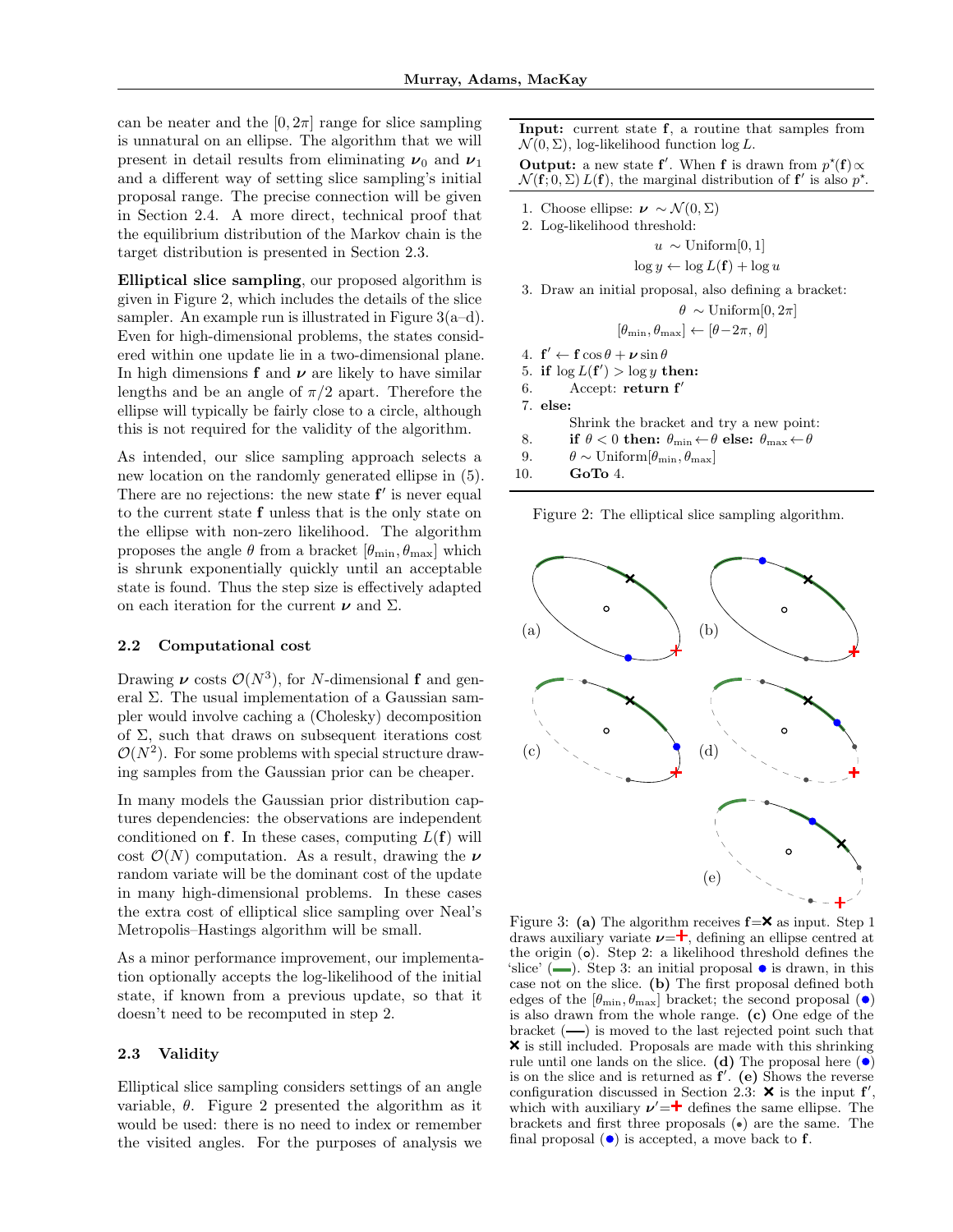will denote the ordered sequence of angles considered during the algorithm by  $\{\theta_k\}$  with  $k = 1..K$ .

We first identify the joint distribution over a state drawn from the target distribution (2) and the other random quantities generated by the algorithm:

$$
p(\mathbf{f}, y, \nu, \{\theta_k\}) = p^*(\mathbf{f}) p(y|\mathbf{f}) p(\nu) p(\{\theta_k\}|\mathbf{f}, \nu, y)
$$
  
= 
$$
\frac{1}{Z} \mathcal{N}(\mathbf{f}; 0, \Sigma) \mathcal{N}(\nu; 0, \Sigma) p(\{\theta_k\}|\mathbf{f}, \nu, y), \quad (7)
$$

where the vertical level  $y$  was drawn uniformly in [0,  $L(f)$ ], that is,  $p(y | f) = 1/L(f)$ . The final term,  $p(\lbrace \theta_k \rbrace | \mathbf{f}, \boldsymbol{\nu}, y)$ , is a distribution over a random-sized set of angles, defined by the stopping rule of the algorithm.

Given the random variables in (7) the algorithm deterministically computes positions,  $\{f_k\}$ , accepting the first one that satisfies a likelihood constraint. More generally each angle specifies a rotation of the two a priori Gaussian variables:

$$
\nu_k = \nu \cos \theta_k - \mathbf{f} \sin \theta_k \n\mathbf{f}_k = \nu \sin \theta_k + \mathbf{f} \cos \theta_k, \quad k = 1..K.
$$
\n(8)

For any choice of  $\theta_k$  this deterministic transformation has unit Jacobian. Any such rotation also leaves the joint prior probability invariant,

$$
\mathcal{N}(\boldsymbol{\nu}_k; 0, \Sigma) \mathcal{N}(\mathbf{f}_k; 0, \Sigma) = \mathcal{N}(\boldsymbol{\nu}; 0, \Sigma) \mathcal{N}(\mathbf{f}; 0, \Sigma) \tag{9}
$$

for all  $k$ , which can easily be verified by substituting values into the Gaussian form (1).

It is often useful to consider how an MCMC algorithm could make a *reverse transition* from the final state  $f'$ back to the initial state **f**. The final state  $f' = f_K$  was the result of a rotation by  $\theta_K$  in (8). Given an initial state of  $f' = f_K$ , the algorithm could generate  $\nu' = \nu_K$ in step 1. Then a rotation of  $-\theta_K$  would return back to the original  $(f, \nu)$  pair. Moreover, the same ellipse of states is accessible and rotations of  $\theta_k - \theta_K$  will reproduce any intermediate  $f_{k\lt K}$  locations visited by the initial run of the algorithm.

In fact, the algorithm is reversible:

$$
p(\mathbf{f}, y, \boldsymbol{\nu}, \{\theta_k\}) = p(\mathbf{f}', y, \boldsymbol{\nu}', \{\theta'_k\}), \tag{10}
$$

the equilibrium probability of a forwards draw (7) is the same as the probability of starting at  $f'$ , drawing the same y (possible because  $L(f') > y$ ),  $v' = v_K$  and

angles, 
$$
\theta'_{k} = \begin{cases} \theta_{k} - \theta_{K} & k < K \\ -\theta_{K} & k = K, \end{cases}
$$
 (11)

resulting in the original state f being returned. The reverse configuration corresponding to the result of a forwards run in Figure 3(d) is illustrated in Figure 3(e). Substituting (9) into (7) shows that ensuring that the forward and reverse angles are equally probable,

$$
p(\{\theta_k\}|\mathbf{f}, \boldsymbol{\nu}, y) = p(\{\theta'_k\}|\mathbf{f}', \boldsymbol{\nu}', y), \quad (12)
$$

results in the reversible property (10).

The algorithm does satisfy (12): The probability of the first angle is always  $1/2\pi$ . If more angles were considered before an acceptable state was found, these angles were drawn with probabilities  $1/(\theta_{\text{max}} - \theta_{\text{min}})$ . Whenever the bracket was shrunk in step 8, the side to shrink must have been chosen such that  $f_K$  remained selectable as it was selected later. The reverse transition uses the same intermediate proposals, making the same rejections with the same likelihood threshold, y. Because the algorithm explicitly includes the initial state, which in reverse is  $f_K$  at  $\theta' = 0$ , the reverse transition involves the same set of shrinking decisions as the forwards transitions. As the same brackets are sampled, the  $1/(\theta_{\text{max}} - \theta_{\text{min}})$  probabilities for drawing angles are the same for the forwards and reverse transitions.

The reversibility of the transition operator (10) implies that the target posterior distribution (2) is a stationary distribution of the Markov chain. Drawing f from the stationary distribution and running the algorithm draws a sample from the joint auxiliary distribution (7). The deterministic transformations in (8) and (11) have unit Jacobian, so the probability density of obtaining a joint draw corresponding to  $(\mathbf{f}', y, \boldsymbol{\nu}', \{\theta_k'\})$  is equal to the probability given by (7) for the original variables. The reversible property in (10) shows that this is the same probability as generating the variables by first generating  $f'$  from the target distribution and generating the remaining quantities using the algorithm. Therefore, the marginal probability of  $f'$  is given by the target posterior (2).

Given the first angle, the distribution over the first proposed move is  $\mathcal{N}(\mathbf{f} \cos \theta, \Sigma \sin^2 \theta)$ . Therefore, there is a non-zero probability of transitioning to any region that has non-zero probability under the posterior. This is enough to ensure that, formally, the chain is irreducible and aperiodic (Tierney, 1994). Therefore, the Markov chain has a unique stationary distribution and repeated applications of elliptical slice sampling to an arbitrary starting point will asymptotically lead to points drawn from the target posterior distribution (2).

#### 2.4 Slice sampling variants

There is some amount of choice in how the slice sampler on the ellipse could be set up. Other methods for proposing angles could have been used, as long as they satisfied the reversible condition in (12). The particular algorithm proposed in Figure 2 is appealing because it is simple and has no free parameters.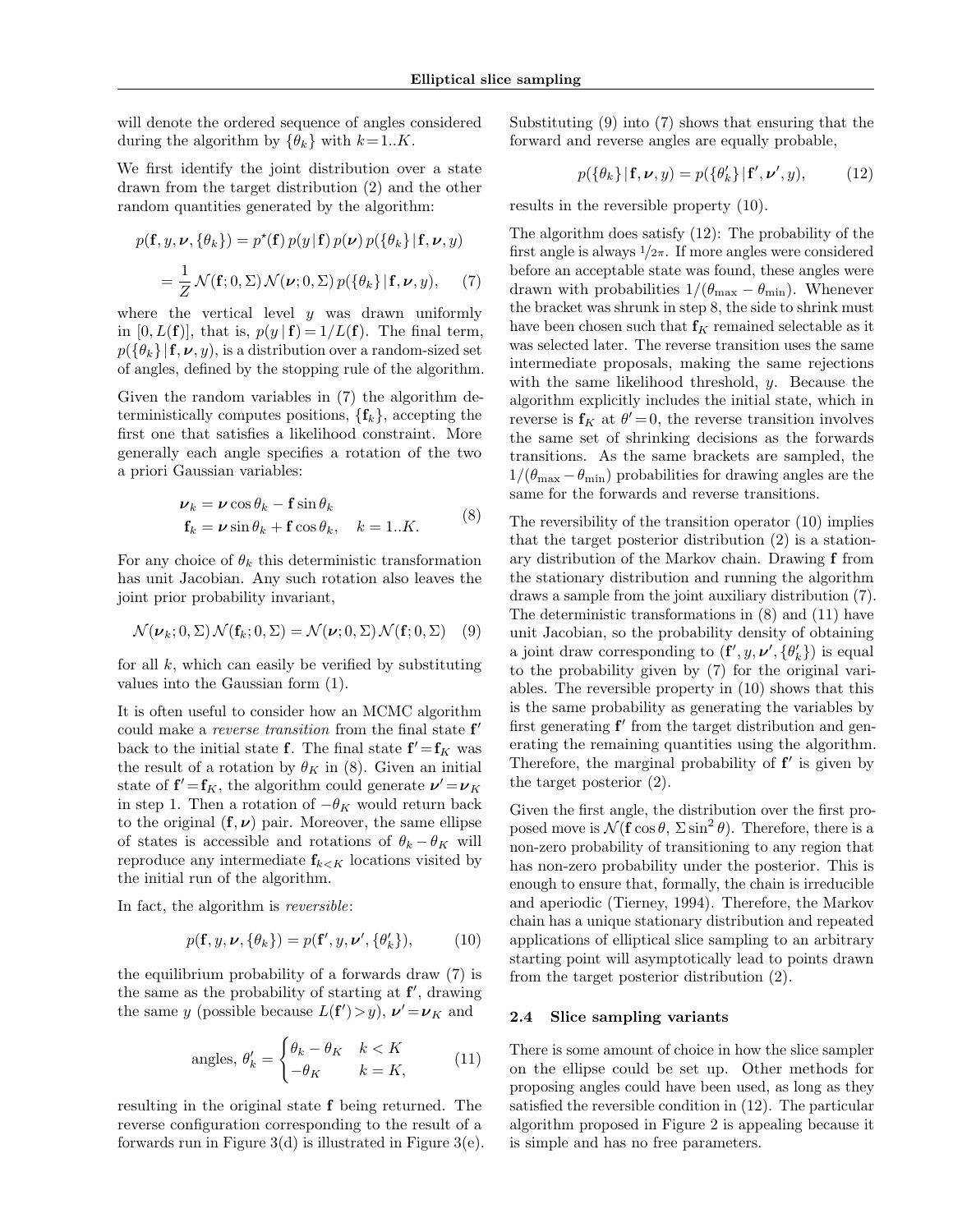The algorithm must choose the initial edges of the bracket  $[\theta_{\min}, \theta_{\max}]$  randomly. It would be aesthetically pleasing to place the edges of the bracket at the opposite side of the ellipse to the current position, at  $\pm\pi$ . However this deterministic bracket placement would not be reversible and gives an invalid algorithm.

The edge of a randomly-chosen bracket could lie on the 'slice', the acceptable region of states. Our recommended elliptical slice sampling algorithm, Figure 2, would accept this point. The initially-presented algorithm, Figure 1, effectively randomly places the endpoints of the bracket but without checking this location for acceptability. Apart from this small change, it can be shown that the algorithms are equivalent.

In typical problems the slice will not cover the whole ellipse. For example, if f is a representative sample from a posterior, often −f will not be. Increasing the probability of proposing points close to the current state may increase efficiency. One way to do this would be to shrink the bracket more aggressively (Skilling and MacKay, 2003). Another would be to derive a model from the auxiliary variable model (6), but with a non-uniform distribution on  $\theta$ . Another way would be to randomly position an initial bracket of width less than  $2\pi$ —the code that we provide optionally allows this. However, as explained in section 2.2, for highdimensional problems such tuning will often only give small improvements. For smaller problems we have seen it possible to improve the cpu-time efficiency of the algorithm by around two times.

Another possible line of research is methods for biasing proposals away from the current state. For example the 'over-relaxed' methods discussed by Neal (2003) have a bias towards the opposite side of the slice from the current position. In our context it may be desirable to encourage moves close to  $\theta = \pi/2$ , as these moves are independent of the previous position. These proposals are only likely to be useful when the likelihood terms are very weak, however. In the limit of sampling from the prior due to a constant likelihood, the algorithm already samples reasonably efficiently. To see this, consider the distribution over the outcome after  $N$  iterations initialized at  $f^0$ :

$$
\mathbf{f}^N = \mathbf{f}^0 \prod_{n=1}^N \cos \theta^n + \sum_{m=1}^N \nu^m \sin \theta^m \prod_{n=m+1}^N \cos \theta^n,
$$

where  $\nu^n$  and  $\theta^n$  are values drawn at iteration n. Only one angle is drawn per iteration when sampling from the prior, because the first proposal is always accepted. The only dependence on the initial state is the first term, the coefficient of which shrinks towards zero exponentially quickly.

### 2.5 Limitations

A common modeling situation is that an unknown constant offset,  $c \sim \mathcal{N}(0, \sigma_m^2)$ , has been added to the entire latent vector **f**. The resulting variable,  $g = f+c$ , is still Gaussian distributed, with the constant  $\sigma_m^2$  added to every element of the covariance matrix. Neal (1999) identified that this sort of covariance will not tend to produce useful auxiliary draws  $\nu$ . An iteration of the Markov chain can only add a nearly-constant shift to the current state. Indeed, covariances with large constant terms are generally problematic as they tend to be poorly conditioned. Instead, large offsets should be modeled and sampled as separate variables.

No algorithm can sample effectively from arbitrary distributions. As any distribution can be factored as in  $(2)$ , there exist likelihoods  $L(f)$  for which elliptical slice sampling is not effective. Many Gaussian process applications have strong prior smoothness constraints and relatively weak likelihood constraints. This important regime is where we focus our empirical comparison.

# 3 Related work

Elliptical slice sampling builds on a Metropolis– Hastings (M–H) update proposed by Neal (1999). Neal reported that the original update performed moderately better than using a more obvious M–H proposal,

$$
\mathbf{f}' = \mathbf{f} + \epsilon \, \boldsymbol{\nu}, \qquad \boldsymbol{\nu} \sim \mathcal{N}(0, \Sigma), \tag{13}
$$

and much better than Gibbs sampling for Gaussian process classification. Neal also proposed using Hybrid/Hamiltonian Monte Carlo (Duane et al., 1987; Neal, 1993), which can be very effective, but requires tuning and the implementation of gradients. We now consider some other alternatives that have similar requirements to elliptical slice sampling.

### 3.1 'Conventional' slice sampling

Elliptical slice sampling builds on the family of methods introduced by Neal (2003). Several of the existing slice sampling methods would also be easy to apply: they only require point-wise evaluation of the posterior up to a constant. These methods do have step-size parameters, but unlike simple Metropolis methods, typically the performance of slice samplers does not crucially rely on carefully setting free parameters.

The most popular generic slice samplers use simple univariate updates, although applying these directly to f would suffer the same slow convergence problems as Gibbs sampling. While Agarwal and Gelfand (2005) have applied slice sampling for sampling parameters in Gaussian spatial process models, they assumed a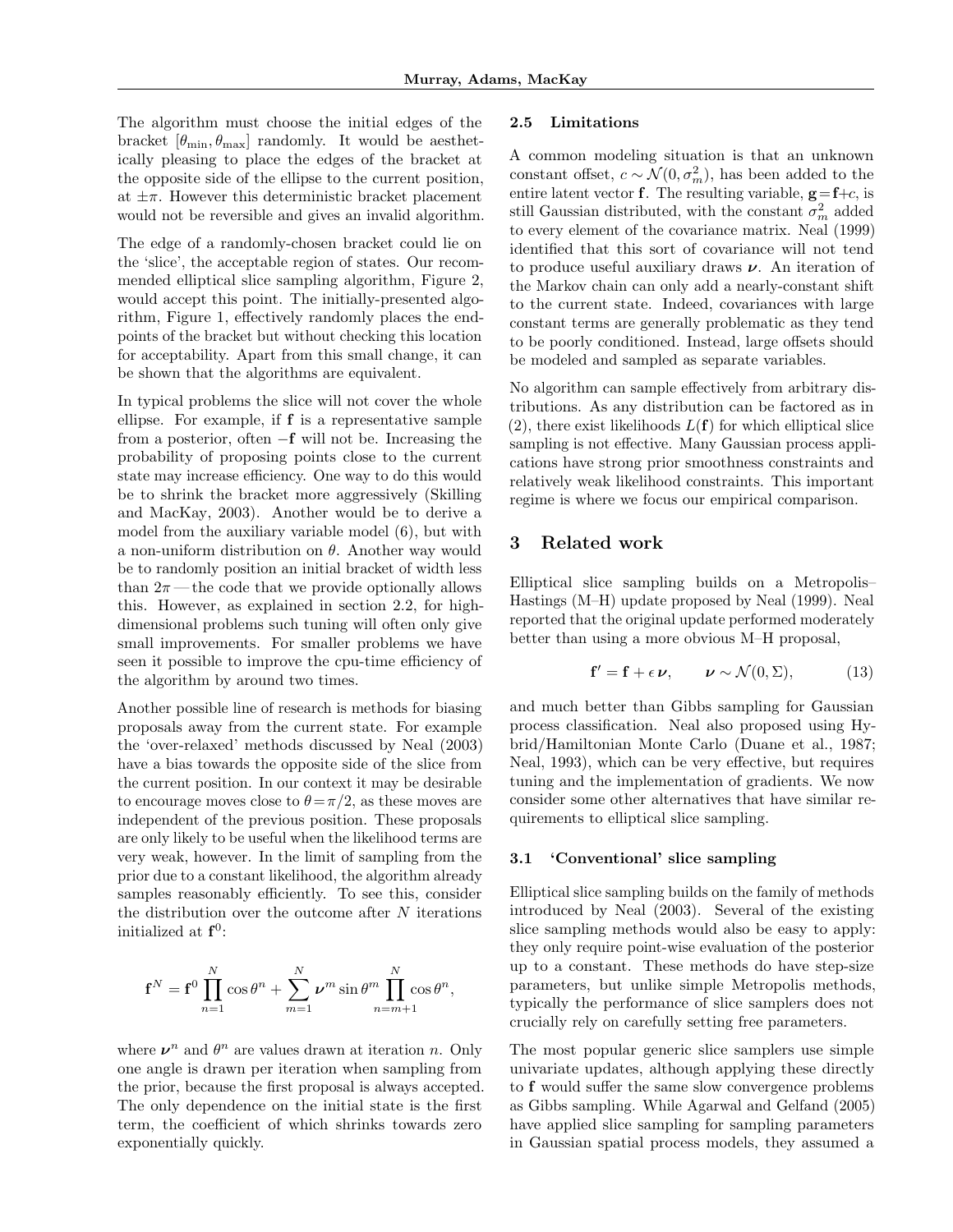linear-Gaussian observation model. For non-Gaussian data it was suggested that "there seems to be little role for slice sampling."

Elliptical slice sampling changes all of the variables in f at once, although there are potentially better ways of achieving this. An extensive search space of possibilities includes the suggestions for multivariate updates made by Neal (2003).

One simple possible slice sampling update performs a univariate update along a random line traced out by varying  $\epsilon$  in (13). As the M–H method based on the line worked less well than that based on an ellipse, one might also expect a line-based slice sampler to perform less well. Intuitively, in high dimensions much of the mass of a Gaussian distribution is in a thin ellipsoidal shell. A straight line will more rapidly escape this shell than an ellipse passing through two points within it.

### 3.2 Control variables

Titsias et al. (2009) introduced a sampling method inspired by sparse Gaussian process approximations. M control variables  $f_c$  are introduced such that the joint prior  $p(\mathbf{f}, \mathbf{f}_c)$  is Gaussian, and that f still has marginal prior  $\mathcal{N}(0, \Sigma)$ . For Gaussian process models a parametric family of joint covariances was defined, and the model is optimized so that the control variables are informative about the original variables:  $p(\mathbf{f} \mid \mathbf{f}_c)$ is made to be highly peaked. The optimization is a pre-processing step that occurs before sampling begins.

The idea is that the small number of control variables  $f_c$ will be less strongly coupled than the original variables, and so can be moved individually more easily than the components of f. A proposal involves resampling one control variable from the conditional prior and then resampling f from  $p(f | f_c)$ . This move is accepted or rejected with the Metropolis–Hastings rule.

Although the method is inspired by an approximation used for large datasets, the accept/reject step uses the full model. After  $\mathcal{O}(N^3)$  pre-processing it costs  $\mathcal{O}(N^2)$ to evaluate a proposed change to the N-dimensional vector f. One 'iteration' in the paper consisted of an update for each control variable and so costs  $\mathcal{O}(MN^2)$  $-$  roughly  $M$  elliptical slice sampling updates. The control method uses fewer likelihood evaluations per iteration, although has some different minor costs associated with book-keeping of the control variables.

#### 3.3 Local updates

In some applications it may make sense to update only a subset of the latent variables at a time. This might help for computational reasons given the  $\mathcal{O}(N^2)$  scaling for drawing samples of subsets of size N. Titsias et al. (2009) also identified suitable subsets for local updates and then investigated sampling proposals from the conditional Gaussian prior.

In fact, local updates can be combined with any transition operator for models with Gaussian priors. If  $f_A$  is a subset of variables to update and  $f_B$  are the remaining variables, we can write the prior as:

$$
\begin{bmatrix} \mathbf{f}_A \\ \mathbf{f}_B \end{bmatrix} \sim \mathcal{N} \left( 0, \begin{bmatrix} \Sigma_{A,A} & \Sigma_{A,B} \\ \Sigma_{B,A} & \Sigma_{B,B} \end{bmatrix} \right) \tag{14}
$$

and the conditional prior is:

$$
p(\mathbf{f}_A | \mathbf{f}_B) = \mathcal{N}(\mathbf{f}_A; \mathbf{m}, S), \text{ where}
$$
  

$$
\mathbf{m} = \Sigma_{A,B} \Sigma_{B,B}^{-1} \mathbf{f}_B, \text{ and } S = \Sigma_{A,A} - \Sigma_{A,B} \Sigma_{B,B}^{-1} \Sigma_{B,A}.
$$

A change of variables  $g = f_A - m$  allows us to express the conditional posterior as:  $p^*(\mathbf{g}) \propto \mathcal{N}(\mathbf{g}; 0, S) L([\mathbf{s+m}]\mathbf{g}).$ We can then apply elliptical slice sampling, or any alternative, to update  $g$  (and thus  $f_A$ ). Updating groups of variables according to their conditional distributions is a standard way of sampling from a joint distribution.

## 4 Experiments

We performed an empirical comparison on three Gaussian process based probabilistic modeling tasks. Only a brief description of the models and methods can be given here. Full code to reproduce the results is provided as supplementary material.

#### 4.1 Models

Each of the models associates a dimension of the latent variable,  $f_n$ , with an 'input' or 'feature' vector  $x_n$ . The models in our experiments construct the covariance from the inputs using the most common method,

$$
\Sigma_{ij} = \sigma_f^2 \exp\left(-\frac{1}{2}\sum_{d=1}^D (x_{d,i} - x_{d,j})^2 / \ell^2\right), \quad (15)
$$

the squared-exponential or "Gaussian" covariance. This covariance has "lengthscale" parameter  $\ell$  and an overall "signal variance"  $\sigma_f^2$ . Other covariances may be more appropriate in many modeling situations, but our algorithm would apply unchanged.

Gaussian regression: given observations y of the latent variables with Gaussian noise of variance  $\sigma_n^2$ ,

$$
L_r(\mathbf{f}) = \prod_n \mathcal{N}(y_n; f_n, \sigma_n^2),\tag{16}
$$

the posterior is Gaussian and so fully tractable. We use this as a simple test that the method is working correctly. Differences in performance on this task will also give some indication of performance with a simple log-concave likelihood function.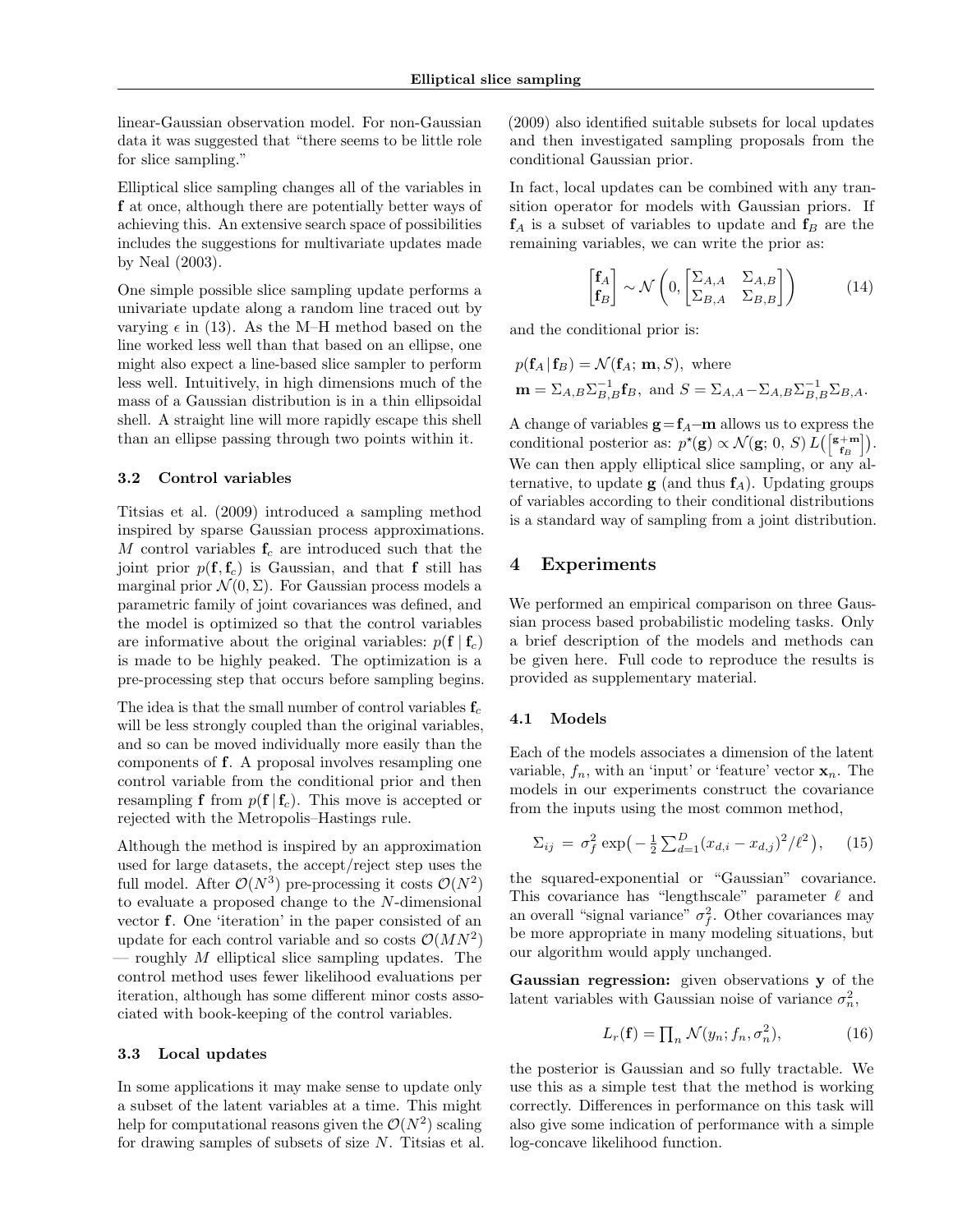We generated ten synthetic datasets with input feature dimensions from one to ten. Each dataset was of size  $N=200$ , with inputs  $\{\mathbf{x}_n\}_{n=1}^N$  drawn uniformly from a D-dimensional unit hypercube and function values drawn from a Gaussian prior,  $f \sim \mathcal{N}(0, \Sigma)$ , using covariance (15) with lengthscale  $\ell = 1$  and unit signal variance,  $\sigma_f^2 = 1$ . Noise with variance  $\sigma_n^2 = 0.3^2$  was added to generate the observations.

Gaussian process classification: a well-explored application of Gaussian processes with a non-Gaussian noise model is binary classification:

$$
L_c(\mathbf{f}) = \prod_n \sigma(y_n f_n), \qquad (17)
$$

where  $y_n \in \{-1, +1\}$  are the label data and  $\sigma(a)$  is a sigmoidal function:  $1/(1+e^{-a})$  for the logistic classifier; a cumulative Gaussian for the probit classifier.

We ran tests on the USPS classification problem as set up by Kuss and Rasmussen (2005). We used  $\log \sigma_f = 3.5$ ,  $\log \ell = 2.5$  and the logistic likelihood.

Log Gaussian Cox process: an inhomogeneous Poisson process with a non-parametric rate can be constructed by using a shifted draw from a Gaussian process as the log-intensity function. Approximate inference can be performed by discretizing the space into bins and assuming that the log-intensity is uniform in each bin (Møller et al., 1998). Each bin contributes a Poisson likelihood:

$$
L_p(\mathbf{f}) = \prod_n \frac{\lambda_n^{y_n} \exp(-\lambda_n)}{y_n!}, \quad \lambda_n = e^{f_n + m}, \qquad (18)
$$

where the model explains the  $y_n$  counts in bin n as drawn from a Poisson distribution with mean  $\lambda_n$ . The offset to the log mean,  $m$ , is the mean log-intensity of the Poisson process plus the log of the bin size.

We perform inference for a Cox process model of the dates of mining disasters taken from a standard data set for testing point processes (Jarrett, 1979). The 191 events were placed into 811 bins of 50 days each. The Gaussian process parameters were fixed to  $\sigma_f^2 = 1$ and  $\ell = 13516$  days (a third of the range of the dataset). The offset m in (18) was set to  $m = \log(191/811)$ , to match the empirical mean rate.

#### 4.2 Results

A trace of the samples' log-likelihoods, Figure 4, shows that elliptical slice sampling and control variables sampling have different behavior. The methods make different types of moves and only control variables sampling contains rejections. Using long runs of either method to estimate expectations under the target distribution is valid. However, sticking in a state due to many rejections can give a poor estimator as can always mak-



Figure 4: Traces of log-likelihoods for the 1-dimensional GP regression experiment. Both lines are made with 333 points plotted after each sweep through  $M = 3$  control variables and after every 3 iterations of elliptical slice sampling.



Figure 5: As in Figure 4 but for 10-dimensional regression and plotting every  $M = 78$  iterations. (Control variables didn't move on this run.)

ing small moves. It can be difficult to judge overall sampling quality from trace plots alone.

As a quantitative measure of quality we estimated the "effective number of samples" from log-likelihood traces using R-CODA (Cowles et al., 2006). Figure 6 shows these results along with computer time taken. The step size for Neal's Metropolis method was chosen using a grid search to maximize performance. Times are for the provided implementations under Matlab v7.8 on a single 64 bit, 3 GHz Intel Xeon CPU. Comparing runtimes is always problematic, due to implementation-specific details. Our numbers of effective samples are primarily plotted for the same number of  $\mathcal{O}(N^2)$  updates with the understanding that some correction based loosely on runtime should be applied.

The control variables approach was particularly recommended for Gaussian processes with low-dimensional input spaces. On our particular low-dimensional synthetic regression problems using control variables clearly outperforms all the other methods. On the model of mining disasters, control variable sampling has comparable performance to elliptical slice sampling with about 50% less run time. On higher-dimensional problems more control variables are required; then other methods cost less. Control variables failed to sample in high-dimensions (Figure 5). On the USPS classification problem control variables ran exceedingly slowly and we were unable to obtain any meaningful results.

Elliptical slice sampling obtained more effective samples than Neal's M–H method with the best possible step size, although at the cost of increased run time. On the problems involving real data, elliptical slice sampling